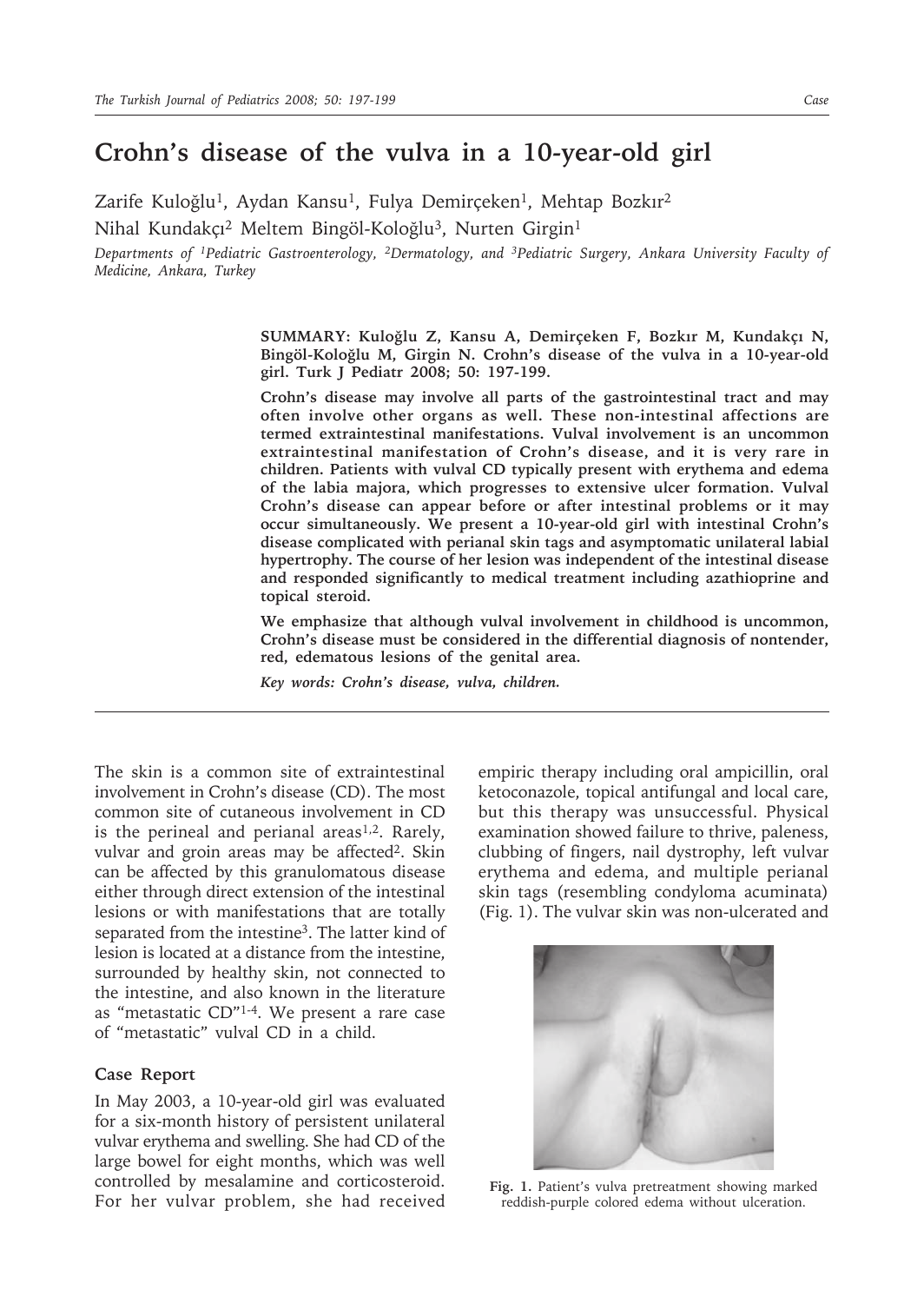non-tender, and had softly elastic consistency by palpation. The architecture was normal in the vulvar area, and there was no discharge. She had no inguinal lymphadenopathy, and no pain or any other symptoms. There was no history of trauma or sexual abuse.

Standard hematology and biochemistry were normal. Vaginal cultures were negative for fungus and bacteria. Viral markers, VDRL and rapid plasma reagin tests were negative. Pelvic ultrasonography, vaginoscopy and chest X-ray were normal. Tuberculin skin test was negative. Radiological studies of bowel showed no fistulas. Biopsy of vulva showed perivascular inflammatory infiltrate in the dermis, but no granulomas were identified. Special staining and bacterial cultures were all negative. Specimen of perianal lesions revealed chronic inflammation and numerous non-caseating granulomas. On the basis of the above clinical and laboratory data, these findings were evaluated as cutaneous CD, and the diagnosis of perianal and "metastatic" vulval CD was made. Oral metronidazole was started for vulval CD; however, this therapy was discontinued one month later due to her elevated liver enzymes. Clobetasol propionate was then administered locally. One month later her intestinal CD flared. In addition to the previous therapy, azathioprine (2 mg/kg/day) was started. Three months later, both her vulval and intestinal CD had improved significantly. She has been maintained on azathioprine. On follow-up, although her bowel CD flared twice during the following two years, her vulval CD remained in remission.

## **Discussion**

Vulval CD is extremely rare in children<sup>5-9</sup>. Patients with vulval CD typically present with erythema and edema of the labia majora, but soon progress to extensive ulcer formation<sup>6</sup>. The labia majora and clitoris are involved in most cases, and there may be gross architectural destruction of the vulval region. In our case, erythema and edema of the labium majus were present, but there was no ulcer or architectural destruction in the vulval region<sup>5-9,10</sup>. As we were unable to find any fistulization by barium radiographic studies and vaginoscopy, we believe the lesion in the vulva of our patient was a "metastatic" CD. As in our patient,

perianal lesions accompany 90% of cases<sup>10</sup>. Vulval CD may develop before or after gastrointestinal tract symptoms or may occur simultaneously8. The recognition of CD of the vulva can be made easily in the presence of intestinal involvement. Histopathologically, vulval CD is characterized by discrete, non-caseating granulomas with Langhans type giant cells. Non-caseating granulomas may not be seen in 10% of cases. Other granulomatous disorders such as cutaneous sarcoidosis, mycobacterial infections, actinomycosis, deep fungal infections, lymphogranuloma venereum, granuloma inguinale, cellulitis, chronic lymphedema, schistosomiasis, hidradenitis suppurativa, and foreign body reactions should be considered in the differential diagnosis of vulval  $CD<sup>1,10</sup>$ . No granulomas were identified in the vulval biopsy of our case, but chronic inflammation and numerous non-caseating granulomas were present in perianal biopsy. In our case, the diagnosis of "metastatic" vulval CD was supported by the gastrointestinal and perianal manifestations, nail dystrophy, chronicity of the lesions, and exclusion of other granulomatous and infectious disease. The initial management of vulval CD is medical, including metronidazole, topical and intralesional corticosteroids, systemic steroids, sulfasalazine, cytotoxic agents such as azathioprine or 6 mercaptoprine, and cyclosporine<sup>5-9</sup>. The recovery of skin lesions is variable and does not parallel that of intestinal lesions. In our patient, treatment of vulval CD was disappointing with corticosteroid and mesalamine. Metronidazole had to be stopped because of adverse effect. Azathioprine and topical clobetasol propionate combination significantly improved the vulval lesions in our case. When aggressive medical management fails, radical excision may be considered in patients with severe symptoms and for cosmetic reasons<sup>3,5-9</sup>.

In conclusion, although vulval CD in childhood is uncommon, CD must be considered in the differential diagnosis of vulval lesions.

## **REFERENCES**

- 1. Ploysangam T, Heubi J, Eisen D, et al. Cutaneous Crohn's disease in children. J Am Acad Dermatol 1997; 34: 697-704.
- 2. Acker S, Sahn E, Rogers H, et al. Genital cutaneous Crohn's disease. Am J Dermatopathol 2000; 22: 443-446.
- 3. Reyman L, Milano A, Demopoulus R, et al. Metastatic vulvar ulceration in Crohn's disease. Am J Gastroenterol 1986; 81: 46-49.